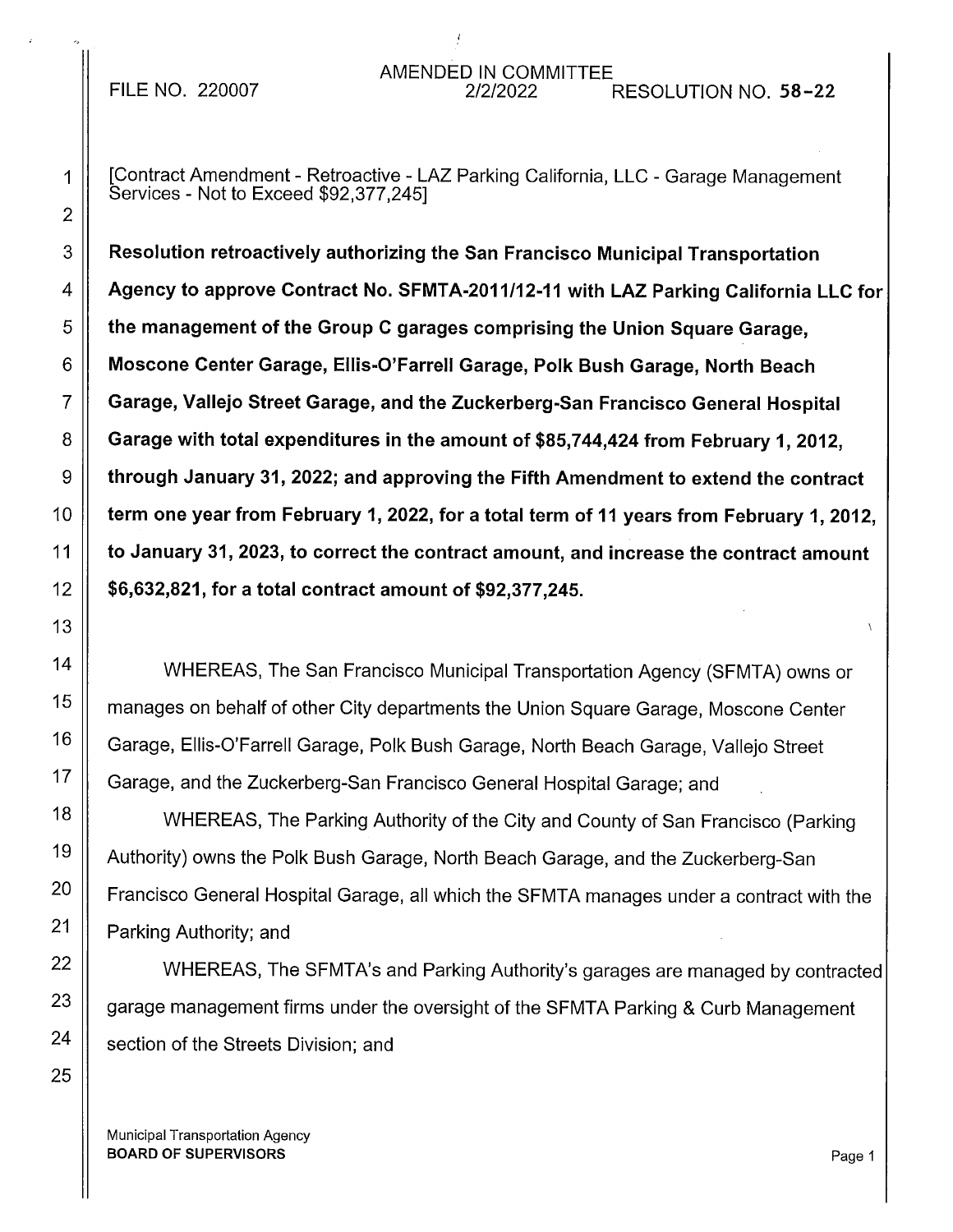1 WHEREAS, On December 6, 2011, the SFMTA Board of Directors and the Parking 2 | Authority Commission approved Contract No. SFMTA-2011/12-11 with LAZ Parking  $3 \parallel$  California, LLC, in an amount not to exceed \$907,920 and a base term of six years and option 4 | to extend the term three more years for the management of Group C garages, comprising the 5 | Moscone Center Garage, Polk Bush Garage, North Beach Garage, Vallejo Street Garage, 6 | and the Zuckerberg-San Francisco General Hospital Garage; and

7 WHEREAS, Four prior amendments to Contract No. SFMTA-2011/12-11 extended the 8 | term five years, added the Ellis O'Farrell Garage and Union Square Garage to Group C, and 9 | added \$550,122 to the contract amount (calculated only using management fees and 10 | excluding garage operating expenses); and

11 WHEREAS, Due to apparent staff error, for purposes of determining the 12 | application of Charter section 9.118(b), the contract amount was previously calculated only 13 | using the management fees paid to the contractor, and staff have subsequently determined 14 that total expenditures incurred under the contract should be included in the contract amount; 15  $\parallel$  and

16 WHEREAS, The total expenditures under this contract (that were previously excluded 17 from calculation of the contract amount) through January 31, 2022, are \$85, 7 44,424, and total 18 anticipated expenditures are \$6,632,821, for a total contract amount not to exceed 19 \$92,377,245; and

20 || WHEREAS, The proposed Fifth Amendment to Contract No. SFMTA-2011/12-11 will 21  $\parallel$  extend one more year and add \$6,632,821 to the contract amount, for a total term of 11 years 22  $\parallel$  and a contract amount of \$92,377,245; and

23 || WHEREAS, The proposed term extension will provide SFMTA staff additional time to 24 | issue an RFP and complete a competitive process to select garage management firms for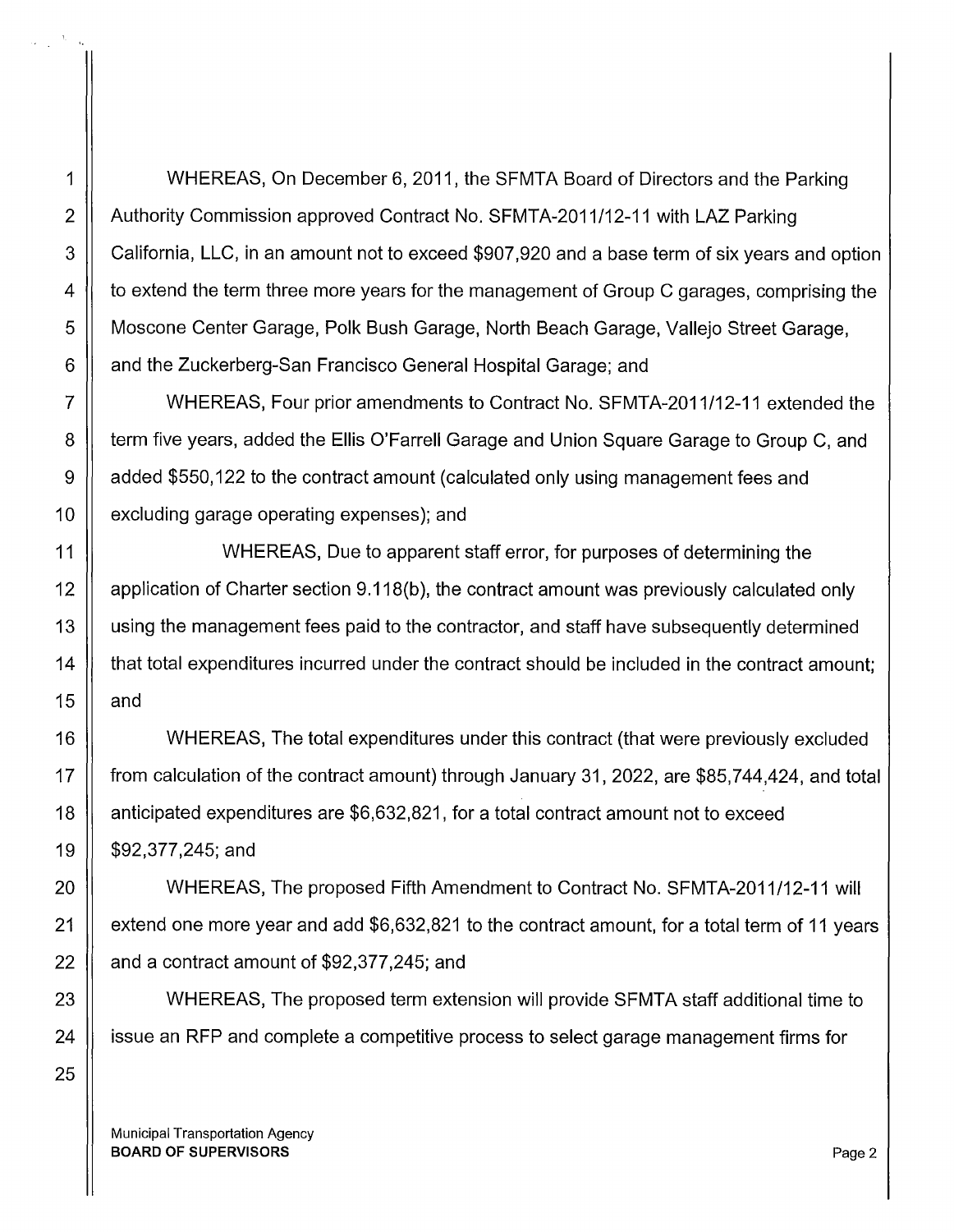23 24 25

1 new contracts, which has been delayed but will be completed within the next twelve months;  $2 \parallel$  and

3 WHEREAS, SFMTA staff had planned to issue a Request for Proposals (RFP) in the 4 || summer of 2021 seeking proposals that would result in new parking operator contracts that 5  $\parallel$  would have had terms beginning on February 1, 2022, but staff has since determined that 6 | issuing the RFP and awarding contracts will take more time than previously anticipated, and  $7 \parallel$  that a one-year extension of the existing contract is needed; now, therefore, be it

8 | RESOLVED, That the Board of Supervisors retroactively approves Contract No. 9 | SFMTA-2011/12-11 with LAZ Parking California LLC for the management of the Group C 10 | garages (comprising the Moscone Center Garage, Polk Bush Garage, North Beach Garage, 11 Vallejo Street Garage, and the Zuckerberg-San Francisco General Hospital Garage) for a 12  $\parallel$  term of ten years and a contract amount of \$85,744,424; and be it

13 ||<br> **13 ||** FURTHER RESOLVED, That the Board of Supervisors approves the SFMTA's Fifth 14 | Amendment to Contract No. SFMTA-2011/12-11 with LAZ Parking California LLC to extend 15 | the contract term one year retroactively to January 31, 2023, for a total term off 11 years, and 16 to increase the contract amount \$6,632,821, to a total contract amount of \$92,377,245 for the 17 | management of the Group C garages comprising the Union Square Garage, Moscone Center 18 | Garage, Ellis-O'Farrell Garage, Polk Bush Garage, North Beach Garage, Vallejo Street 19 | Garage, and the Zuckerberg-San Francisco General Hospital Garage; a copy of the 20 | Agreement is on file with the Clerk of the Board of Supervisors in File No. 220007; and, be it

21 | FURTHER RESOLVED, That within 30 days of the Agreement being fully executed by  $22$   $\parallel$  the parties the SFMTA shall provide it to the Clerk of the Board for inclusion in the official file.

Municipal Transportation Agency BOARD OF SUPERVISORS **Page 3**